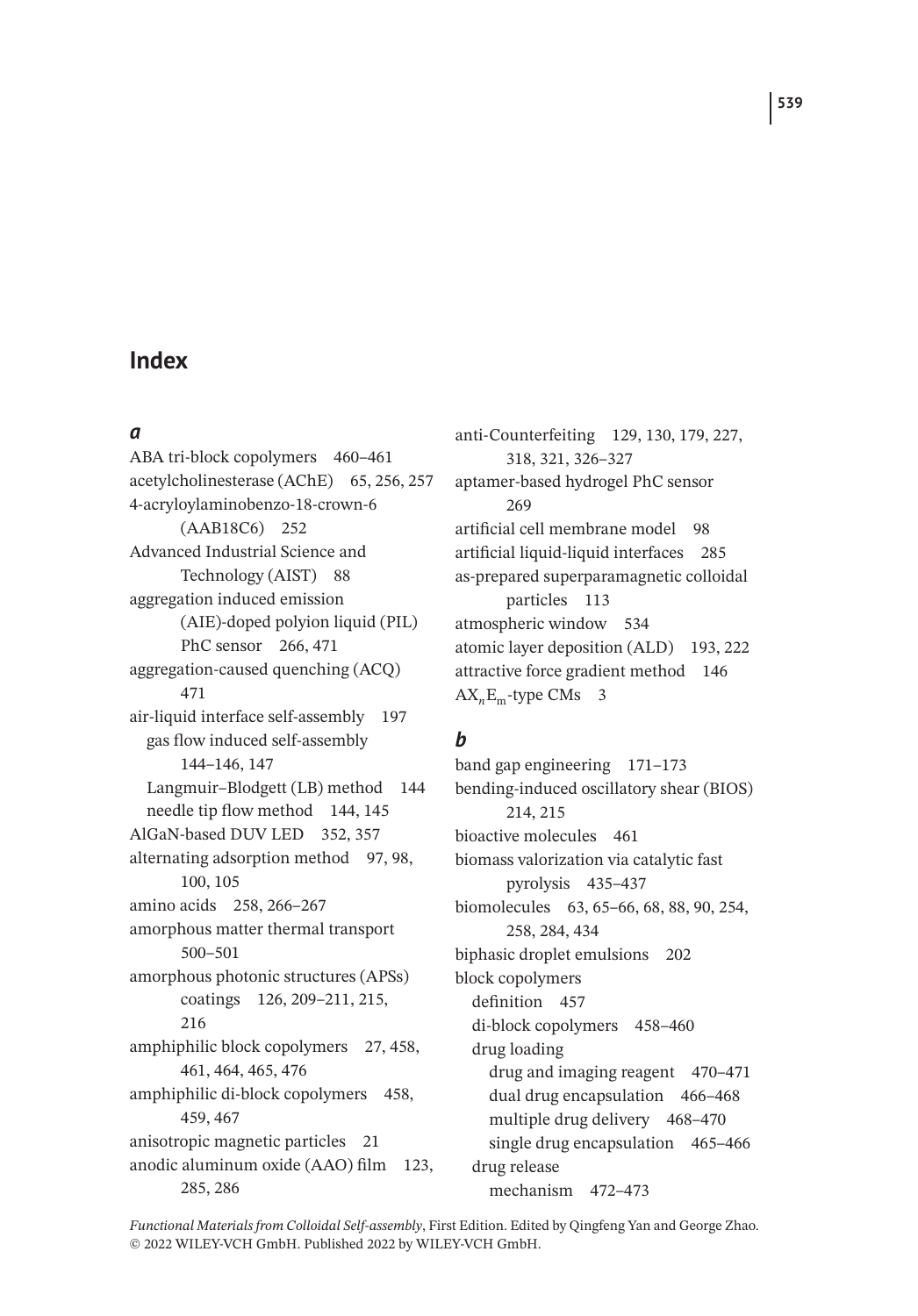block copolymers (*contd*.) multiple-triggered release systems 477 pH-triggered release 473 photo-responsive biocompatible micelles 475–477 redox-triggered release 474–475 thermo-triggered release 474 morphology and characteristics 457 nanoscale structures polymeric micelles 462–463 polymeric nanoparticles 463–464 vesicles or polymersomes 464–465 self-assembly mechanism 461–462 self-assembly of 457 structures 457 tri-block copolymers 460–461 bolaform amphiphilic templates 411 Boltzmann transport equation 501 boron nitride nanosheet (BNNS) networks 520, 521, 524, 525 bottom PhCs 346–348 bottom-up nanorod LEDs 359 Bragg diffraction 150 effects 193 Bragg stacks 244, 251, 527 Bragg's law 150, 241, 243 Bragg–Snell law of diffraction 241 Braun research group 261 Brownian motion 110, 193 brush block copolymers (BBCPs) 204, 206, 207

### *c*

cabazitaxel 459, 461 cadmium sulfide (CdS) quantum dots 321 carbamide bonds 3 carbohydrates 258, 259–264, 269 carbon aerogels 403, 404 carbon fiber yarns 222, 223 carbon microparticles 94 carbon nanoparticle 401, 403, 404 carbon-black powder 214

Casimir forces 29 cellulose nanofiber (CNF) 520, 525 cerasome 98, 99, 100 cetyl trimethylammonium bromide (CTAB) 26, 27, 258, 431 chain stopper 27 chemical colors 185 chemical self-assembly 90 chemical vapor deposition (CVD) 291, 356, 357 chemically modified graphenes (CMGs) 280, 283–285, 288, 293, 294, 302 chromatic patchy particles 52–53 close-packed planar CMs 6 cluster-encapsulation method 19  $C_{70}$  molecular assemblies 94, 96 "coffee-ring" effect 112, 197, 310, 319 coherent scattering 186, 190, 207 colloidal assembly 109, 111, 115, 130, 131, 133, 374, 496, 497, 518, 529, 533 colloidal atoms (CAs) definition 1 colloidal crystal (CCs) fabricate cylinder assembly from capillary tube 128–130 electrospun 130–131 microfluidics 131–133 Langmuir–Blodgett (LB) approach 115 large area convective assembly 121–123 doctor blade technique 118 LB approach 116–118 spin coating 118–120 spray coating 120–121 vertical deposition 115–116 patterned colloidal 123–128 colloidal materials 1, 496, 499, 500, 502, 503, 518, 535 colloidal molecules (CM) 41 classification for 1–2 definition 1 organic and inorganic molecules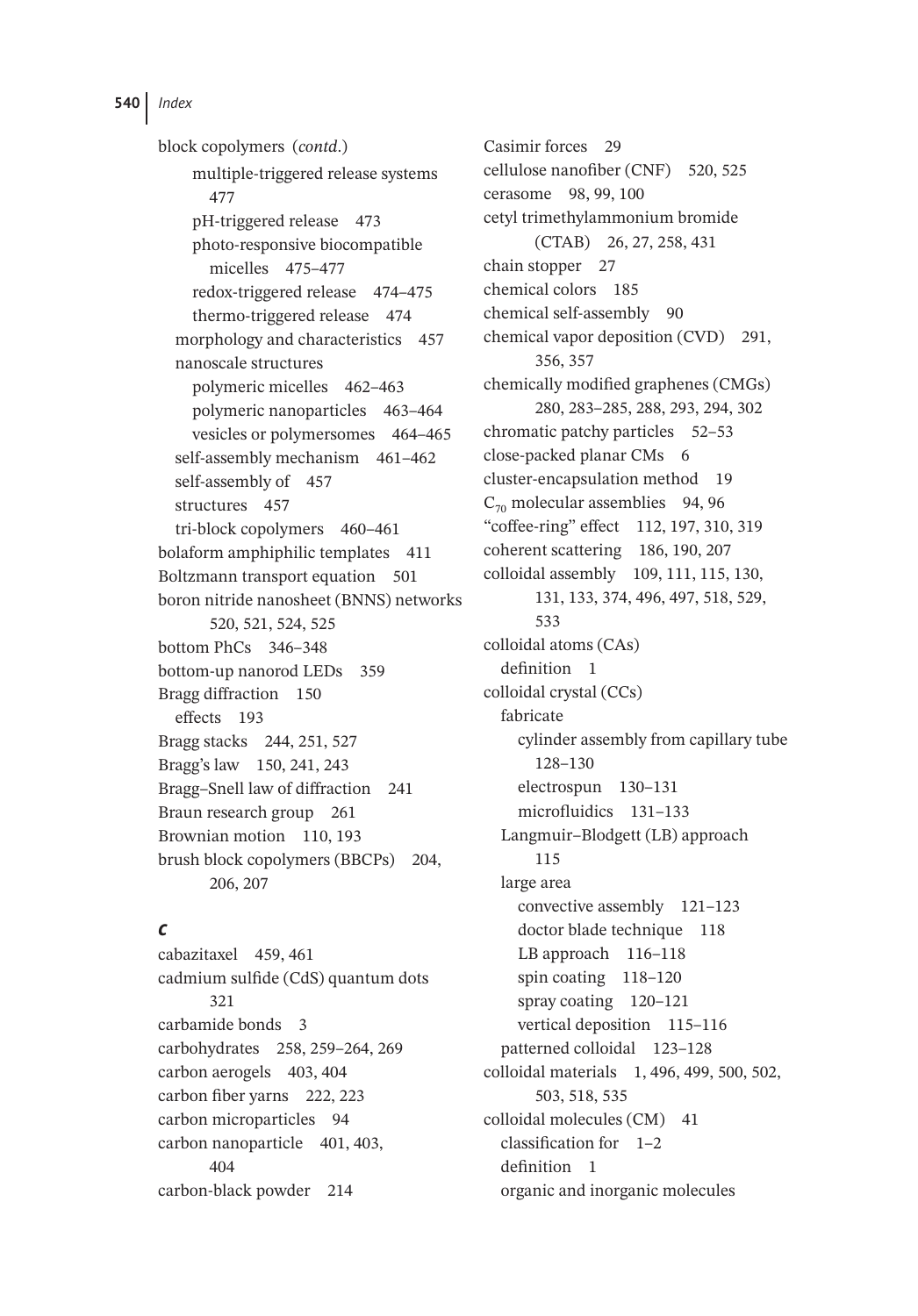isotropic colloids 3–8 patchy particles clustering 8–13 colloidal particles patterning assembly 307–328 colloidal PC-based sensors 321, 322 colloidal photonic crystal hydrogels (CPCHs) 254 colloidal photonic crystals (CPCs) biological species amino acids 266–267 biomarkers 267–269 carbohydrates 259–262 microorganisms 269–270 proteins 262–265 chemicals responsive heavy metal ions 252 organic solvents 249 organophosphorus (OP) compounds 255 surfactants 258 VOCs 251–252  $(2+1)D$  160–179 (2+1)D colloidal photonic crystal 139–179 2D colloidal photonic crystal 139, 140–159 definition 139 fundamentals of 241–244 physical stimuli humidity 245–247 mechanically responsive 247–249 colloidal polymers (CP) organic macromolecules dipole-directed formation 14–15 field-directed formation 17–22 ligand-directed formation 22–30 nanowelding 15 physical or chemical confinement 15–17 colloidal structures, heat transport dense structures 522–529 porous structures 514–521 color tunability 207, 385 Commission Internationale de L'Eclairage (CIE) 129

composite materials thermal transport 501–503 Concanavalin A (Con A) 263 concave Au nanorods (cAuNRs) 217, 218 controlled micellization self-assembly 193, 204–207, 231 convective assembly 63, 66, 121–123, 141, 146, 497 conventional methods 195, 269 conventional responsive materials 244 copolymer poly(ester amide)-poly (ethylene oxide) (PEA-PEO) 459 covalent bonding 13, 23–25 crack-free single-crystalline colloidal PC 112, 113 critical aggregation concentration (CAC) 463 critical gelation concentration (CGC) 460, 462 crystalline colloidal arrays (CCAs) 244, 252, 262, 265 crystalline matter, thermal transport 499–500 cuprous oxide  $(Cu, O)$  nanoparticles 211 cyclic diquaternary ammoniums (CDA) 408 β-cyclodextrin (β-CD) 266 cylinder assembly from capillary tube 110, 115, 128–130

# *d*

3D Ag reflector 354 2D colloidal photonic crystal application detection and sensing 150, 157–158 templates 152–157 close-packed hexagonal colloidal particles 140 optical properties Debye diffraction ring 151–152 diffraction 150–151 preparation methods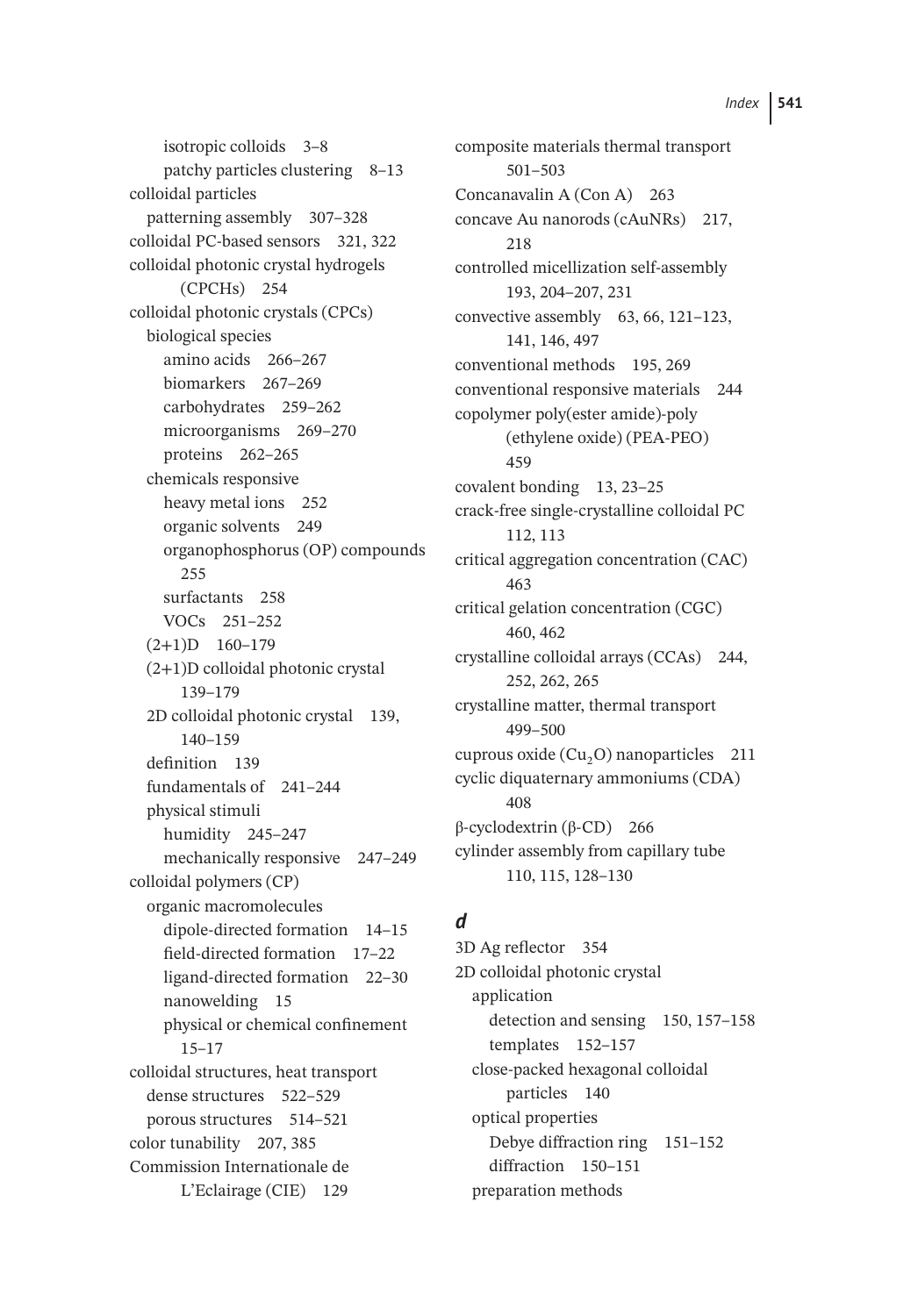2D colloidal photonic crystal (*contd*.) air/liquid interface self-assembly 140, 142–146, 179 attractive force gradient method 146–150 direct-writing method 146 electrophoretic deposition 142 roll-to-roll technique (R2R) 146–150 solvent-evaporation-induced self-assembly 141–142 spin-coating 142 (2+1)D colloidal photonic crystal 139 application FL enhancement substrate 174–179 high performance back reflector 174 macroporous materials 174 growth monolayer 161 optical properties band gap engineering 171–173 LB film and CE film 167, 171 preparation method in-situ annealing combined layer-by-layer transfer technique 164–170 Langmuir-Blodgett method 162–164 layer-by-layer scooping transfer technique 164 PDMS sheet assisted layer-by-layer transfer technique 164, 165 SEM images 160 2–D CPCs 140–142, 144, 146, 150, 157, 158, 179, 239, 241, 258, 262, 263 2–D CPC sensors 262, 271 dealumination 400, 416–417, 419, 422, 437 Debye diffraction ring 151–152, 157, 158, 262 Debye equation 499 Debye ring diameter 152, 243 deep ultraviolet (DUV) LEDs 333, 350, 352, 353, 357, 359, 361, 363

deionized water and diethyl zinc (DEZ) 222 dense structures, heat transport 522–529 desilication 400, 416–420, 422, 423, 437 1D-Fourier's law 511 di-block copolymers 458–461, 477 dielectric materials, thermal transport amorphous matter 500–501 composite and porous materials 501–503 crystalline matter 499–500 dielectric patchy particles 28 diffusion modes 500 dipole-directed colloidal polymerization electric dipoles 14 magnetic dipoles 14–15 direct dropping 109, 123, 125–126, 133 direct writing 110, 123, 126–127, 146, 178, 207, 368 direct-functionalization 263 direct-writing method 146 disodium chromoglycate (DSCG) 26 dispersion polymerization 72, 309 distributed Bragg reflector (DBR) 354, 391 3D macroporous "bubble" graphene film (MGF) 296 DNA-based assembly methods 41-42 2D nanopillar array 381 doctor blade technique 118 dodecyltrimethylammonium bromide (DTAB) 258 Donnan potential 252, 256, 258, 259, 263 double-line chains 24, 25 DOX-loaded dual-responsive polymer micelles 477 2–D PhCs diffraction 243 3–D PhC hydrogel biosensor 263 2–D PhC hydrogel sensor 269 (2+1)D PhC superlattice 355, 356 drug delivery system (DDS) 472–475, 477, 478 drug diffusion 472 drug release mechanism 472–473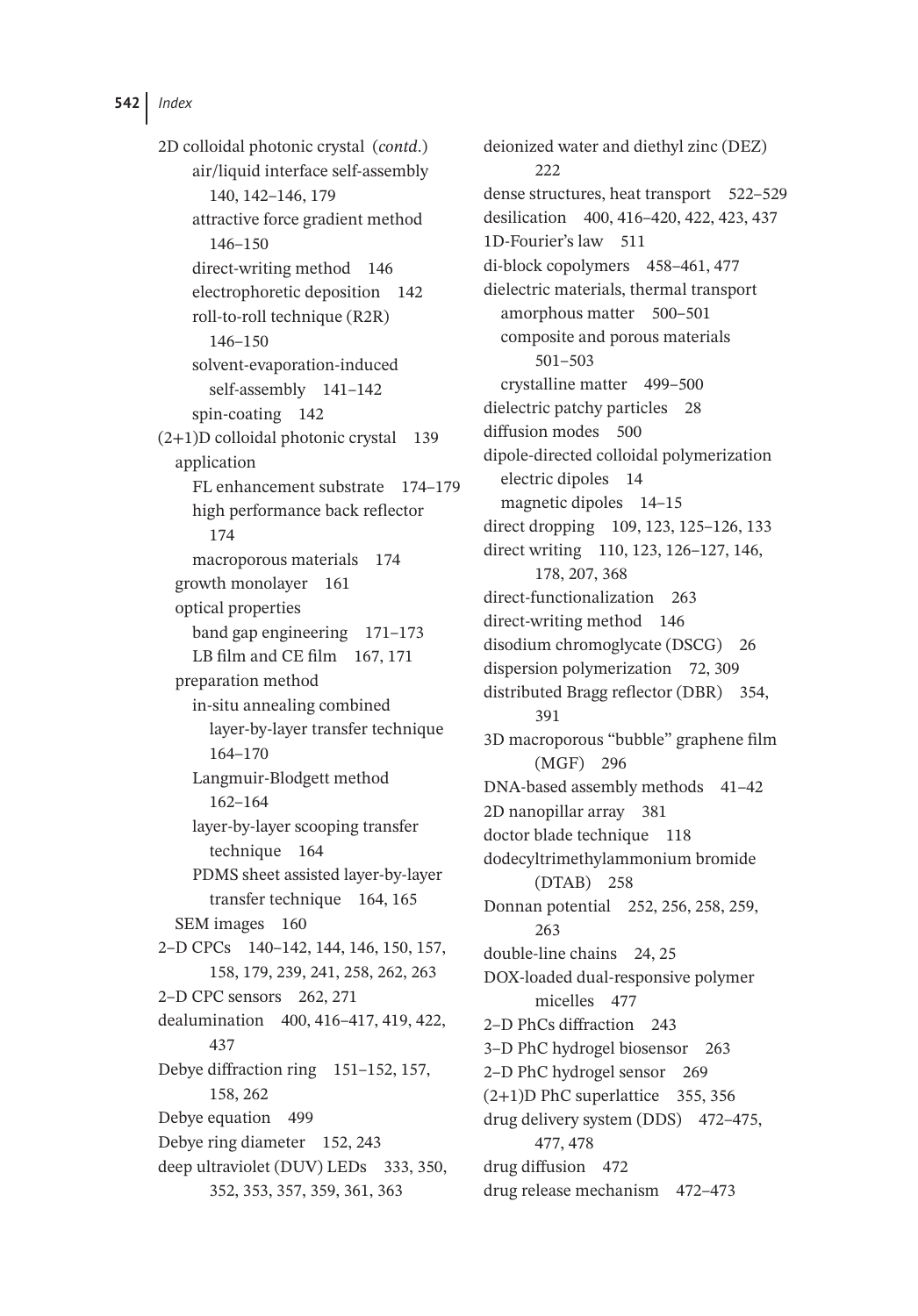drug-loaded polymeric nanocarriers via conjugation 469 drug-loaded polymeric systems 472 dual drug encapsulation hydrophobic drugs 466, 467 opposite hydrophobicity 467–468 dual-bandgap (2+1)D PC heterostructures 174, 178 dual-core ethane-like CMs 7 dual-drug loaded nanoparticles 466, 468 dual-drug loaded system 467 dye-sensitized solar cells (DSSCs) inverse opals photoanodes 371–377 light harvesting enhancement in 377–381 structures of 371, 372

#### *e*

e-beam lithography (EBL) 335, 337, 344, 351, 361 edge-induced rotational shearing self-assembly 193, 212–215, 231 effective medium theory (EMT) model 413, 502, 525, 526 egg-like molecular assemblies 96, 97 electro-optic modulator (EOM) 506 electrochemical energy storage (EES) devices 279, 280, 282, 295, 296, 301–302 electrode materials 60, 68–71, 296 electron transport layer (ETL) 383, 384, 387, 390, 392, 393 electrospinning 293, 423, 499, 524 electrospun 110, 128, 130–131, 524 electrostatic interactions 6, 22–24, 44, 45, 68, 97, 420 electrostatic repulsion 8, 22, 42, 47, 110, 193, 283, 284, 473 emulsion polymerization 40, 139, 309 entropic depletion interactions 44, 47–52 ethoxylated trimethylolpropane triacrylate (ETPTA) 118, 119 ethylene glycol 249, 309–312, 319

evaporation self-assembly 193–195 external stimuli induced assembly 318

## *f*

fabricate dumbbell-shaped colloids 40 fabrication methods colloidal assemblies 496–497 self-assembly strategies 497–499 fabrication of anisotropic colloids bottom-up routes cluster-based methods 41 DNA-based assembly methods 41–42 surface modification methods 42 template(seed)-assisted synthesis 38–41 natural materials 38, 39, 40, 44 top-down routes photolithographic fabrication methods 42–43 physical methods 43 Fabry–Perot interference fringes 160 field-directed formation of colloidal polymers electric field 17–19 magnetic fields 19–22 finite-difference time-domain (FDTD) method 209–210 Fischer–Tropsch reaction 424–425 flow-directed self-assembly 280, 284 fluorine-containing amphiphilic copolymers 471 fluorosilane functionalized silica (F-SiO<sub>2</sub>) nanoparticles 209 formamide 311, 312 Fourier's law 511 frequency-domain thermo-reflectance (FDTR) 506–508, 511 Friedel-Crafts alkylation 431–432 fuel chemistry catalytic cracking 421–424 Fischer-Tropsch reaction 424–425 methanol to gasoline or olefins 425–428 fullerene nanoarchitectonics 91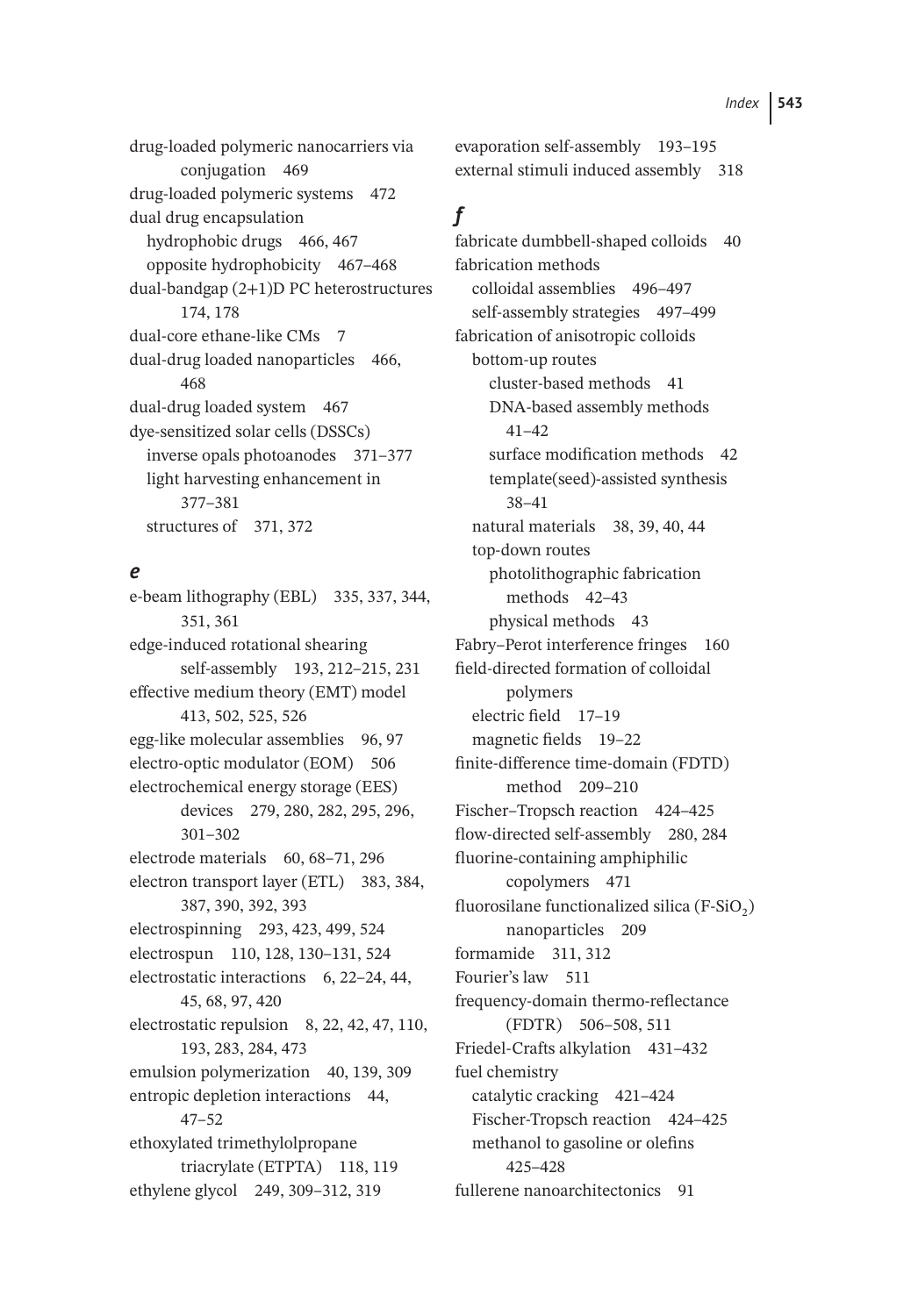fullerene nanoarchitectonics (*contd*.) carbon microparticles 94  $C_{70}$  molecular assemblies 94, 96 liquid-liquid interfacial precipitation processes 91–93 rhombic and polygonal nanosheets 92 supramolecular assembly 93–95, 97 Functional Engineered Nano Architectonics (FENA) 88 functional monomers 311

### *g*

GaN-based LEDs efficiency loss mechanisms in 333–334 MCC 335–337 techniques 335 gas flow induced self-assembly 142, 144–146, 147 gem opals 139, 140, 240 Gibbs free energy 474 glucose oxidase (GOx) 259 glycolide (GA) moieties 459 gold nanorods 25–28, 68 Gox–functionalized hydrogel PCCA sensor 259 graphene CMGs 280 composite materials graphene/carbon material assembly 293–294 graphene/metal or metal oxide assembly 294–295 graphene/polymer assembly 294 definition 279 EES 280, 282 EES devices 279 GO or rGO sheet 280, 281 Li-S battery 299–301 LIBs 298–299 SC 295–298 self-assembly strategy flow-directed 284 interface-induced self-assembly 285–286

Langmuir-Blodgett (LB) technique 283 layer-by-layer (LbL) assembly approach 283–284 spinning and space-confinement 288 template-directed self-assembly and hydrothermal process 286–288 SSA 279 structural tuning and surface modification compact assembly via capillary and mechanical compression 289 electrostatic and magnetic field 293 tunable porous structure and surface chemistry 291–293 graphene aerogel mesoporous carbons (GA-MC) 298 graphene gold rush 279 graphene macroform (GF) 289, 297 graphene membrane 296 graphene nanosheets 69, 103, 120, 121, 279, 284, 289, 298, 301 graphene oxides (GOs) 280, 526 graphene paper 296, 299 graphene quantum dots 120, 121 graphene/metal or metal oxide assembly 294–295 gravity 3, 110, 111, 115, 193 guarded hot plate (GHP) 508–511

# *h*

hard templating methods 401-406 heat flow meter (HFM) 508-511 heat management passive cooling 534 thermal rectification 532–533 thermal switches 529–532 thermal recorders 529 thermoelectrics 533–534 heat transport, colloidal structures dense structures 522–529 porous structures 514–521 helical nanofilament (HNF) liquid crystal 220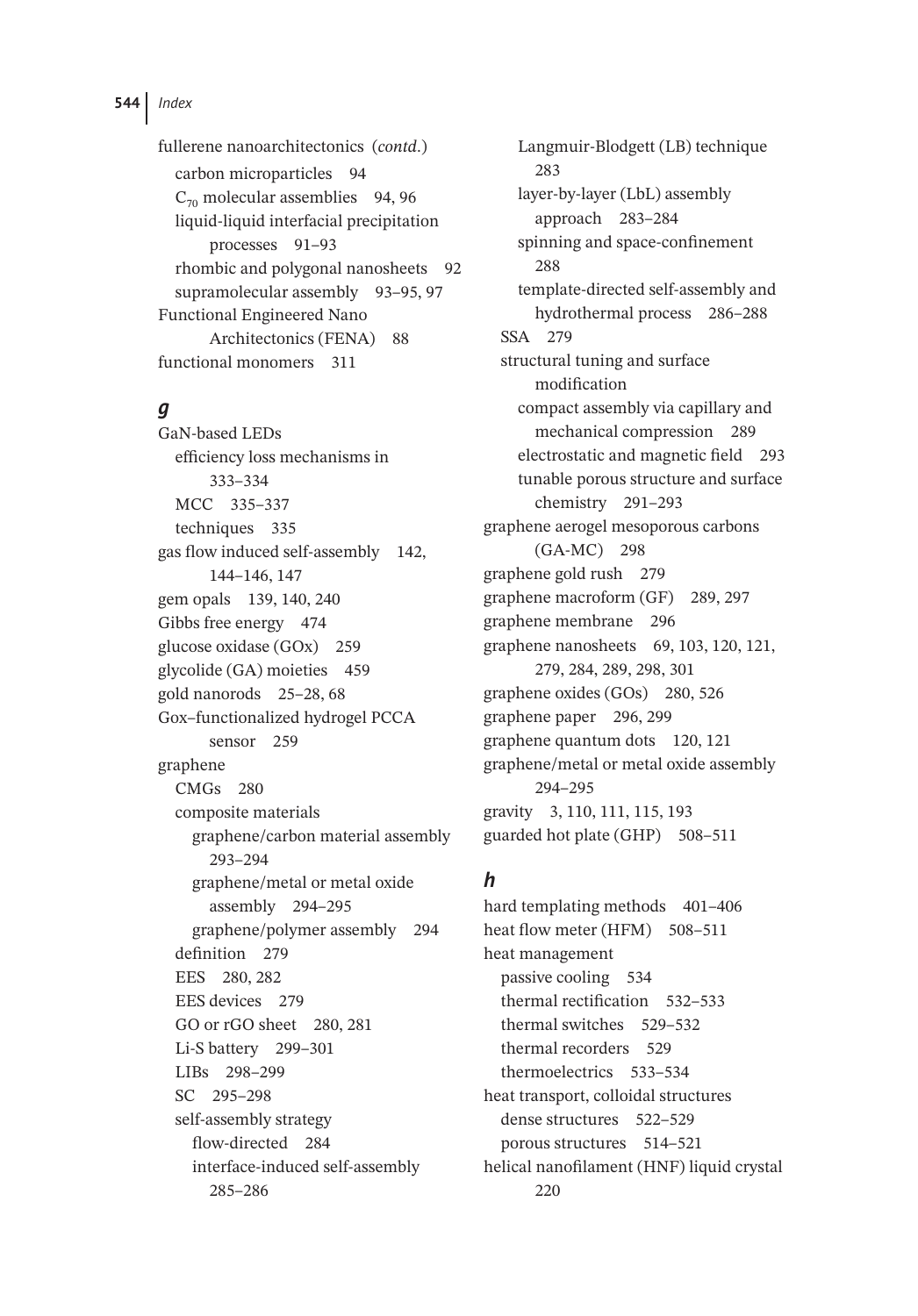hexagonal close-packed (HCP) structure 141, 335 *Hibiscus trionum* flower 186–187 high-resolution transmission electron microscopy (HRTEM) image 299, 300, 427 hole transport layer (HTL) 383 holey graphene framework (HGF) film 291, 292 hollow silica nanoparticle (HSNP) 517 holographic lithography 335, 368 hybridization chain reaction (HCR) 267 hydrodeoxygenation (HDO) 421, 434, 438 hydrogen bond-guided template polymerization method 217 hydrogenation 228, 421, 429, 430, 438 hydrophobic interactions 44–47, 459, 460, 462, 463, 466 hydrophobic molecules 461 hydrothermal process 280, 286–288 hydrothermal synthesis 309, 413

# *i*

immunoglobulin G (IgG) 265 in-situ annealing combined layer-by-layer transfer technique 164–167, 170 incident photon to current conversion efficiency (IPCE) 372, 373, 377, 379, 380, 383, 387 incoherent scattering 190, 500 inductively coupled plasma (ICP) 63, 337 injection efficiency  $(\eta_{IF})$  333 ink formulations 308–312, 314 inkjet printing 115, 123, 127–128, 130, 131, 133, 207, 227, 228, 231, 245, 308–316, 319, 321, 323 interface-induced self-assembly 280, 285–286 interfacial thermal resistance (ITR) 524, 525, 532, 533 inverse opals photoanodes 371–377 inverse patchy colloid (IPC) 44, 45 inward Marangoni flow 311

isomerization 421, 432–434, 438 isotropic colloids clustering external fields 3–4 geometrical confinement 4–6 physical or chemical interactions 6–8

# *j*

Janus particles 8–10, 18, 19, 22, 29, 40, 42, 45, 47, 52–54, 59, 73, 74

# *k*

Knudsen effect 520 Knudsen number 502

# *l*

Langmuir–Blodgett (LB) approach 97, 115–118, 144, 162, 280, 283 Langmuir–Blodgett (LB) effect 199 lanthanide-doped upconversion nanoparticles 470 laser flash analysis (LFA) 503–505 laser lift-off (LLO) 337 layer-by-layer assembly (LbL) method 283 adsorption process 97 cerasome 98–100 graphene 103–104 graphene nanosheet and ionic liquid 103–104 mesoporous silica capsules 100–102 sensor film 102, 103 layer-by-layer scooping transfer technique 164 layered hydrogels self assembly 207–209 *Lepidothrix coronata* 186–187 Li-S battery 299–301 ligand-directed formation of colloidal polymers covalent bonding 23–25 electrostatic interactions 22–24 isotropically capped particles, monomers 25-26 patchy particles as monomers 26–30 light emitting diodes (LEDs) efficiency of 333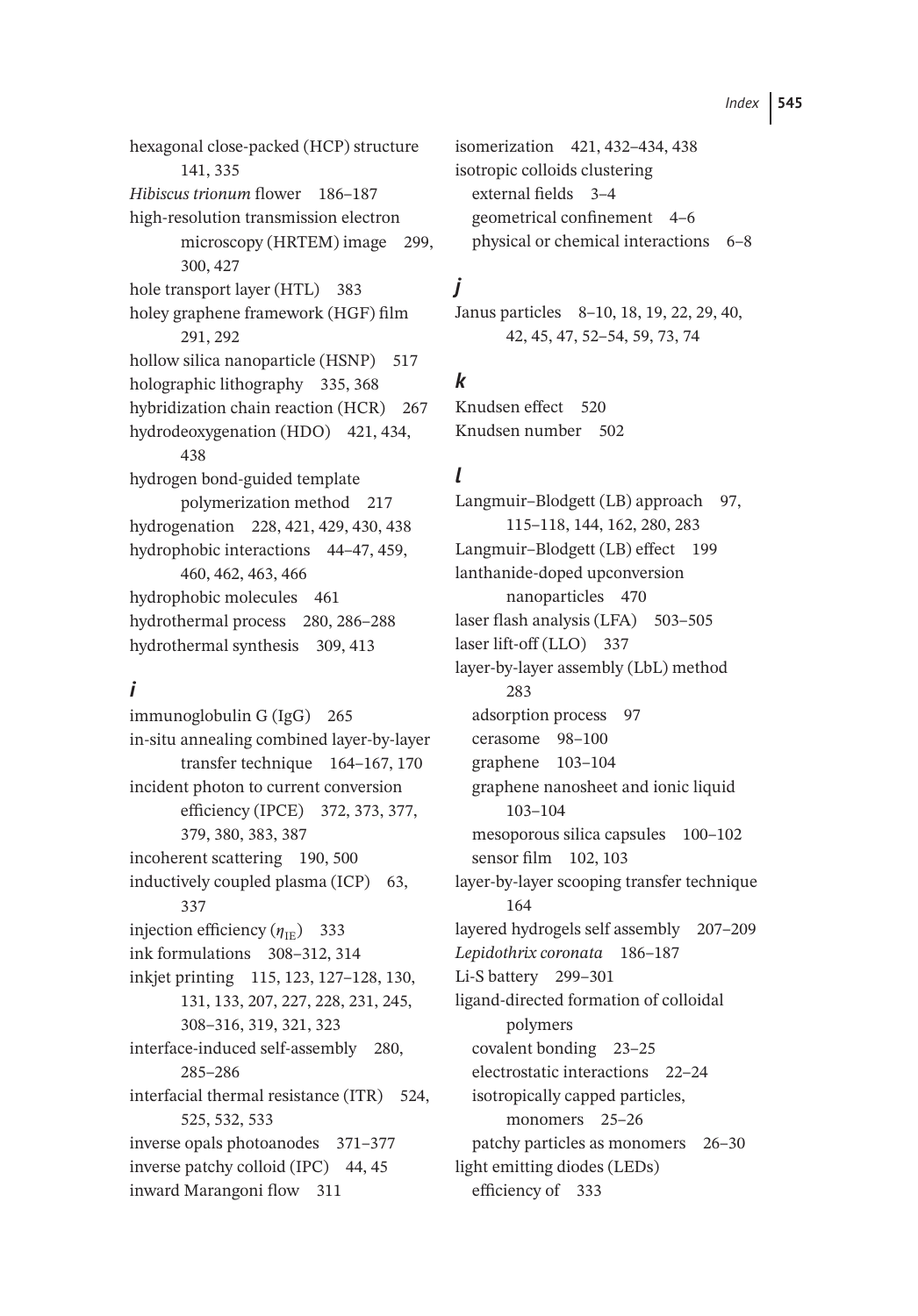light emitting diodes (LEDs) (*contd*.) GaN-based 335 III-nitride 333 nanostructures applications LSP 348–350 NPSS 350–354 optical reflector 354–356 photonic crystals (PhCs) 343–348 sub-micron lenses 341–343 surface texturing 337–341 optoelectronic devices 356–361 lipopolysaccharides (LPS) 66, 270 liquid crystals 60–61, 288 liquid-liquid interfacial precipitation method 91–93, 95, 96 lithium-ion batteries (LIBs) 68, 69, 71, 279, 280, 298–299 Littrow configuration 151, 158, 243, 264 InGaN/GaN MD lasers 361 local surface plasmon (LSP) 348–350, 363 localized surface plasmon resonance (LSPR) 67, 68, 249 "lock-and-key" assembly 47 lock-in infrared thermography (LIT) 511–514, 525

### *m*

magnetic induced self-assembly 193, 217–220, 231 magnetic nanoparticles 114, 220, 231, 326, 470 magnetic-plasmonic nanorods 217 magnetic/electric field 113–115, 133 Marangoni eddies 311 Marangoni effect 142, 144 Marangoni flow 310, 311 Maxwell-Eucken equation 502, 514 mean free path (MFP) 499, 501, 502, 518, 526 membrane separation-assisted assembly 193, 196–197 meniscus effects 307 mesoporous silica capsules 100–102 mesoporous zeolites

bottom-up hard templating methods 401-406 non-templating methods 413–416 soft templating methods 406–413 catalytic application of biomass valorization via catalytic fast pyrolysis 435–437 catalytic combustion 434–435 fuel chemistry 421–427 selective organic reactions 427–434 defintion 399 mixed synthetic approaches 419–421 pros and cons of 401, 402 top-down approaches dealumination 416–417 desilication 417–419 mesoporous ZSM-5 zeolite 408, 423, 426, 427, 429–431, 435, 437 metal organic chemical vapor deposition (MOCVD) 356, 361 methanol to gasoline or olefins 425-427, 428 methoxyl poly(ethylene glycol)-poly (glutamic acid) (mPEG-PGlu) 469 *N*-methyl-*N*-dodecyldithiocarbamate (MeDTC) 65 3-methylpyridine (3MP) 29 Micky Mouse-shaped colloids 50 microbead 324 microdisk Lasers 359–361 microfluidics 10, 41, 43, 110, 115, 128, 131–133 microhorns 94, 95 micrometer-sized fullerene cubes with nanorods 95–96 microorganisms 269–270, 458 Mie scattering 130, 189–191 M-Ink 113 modified plans source (MPS) technique 505–506, 507 MOFs-based 1–D PhCs 249, 251 molecular dynamics (MD) simulations 45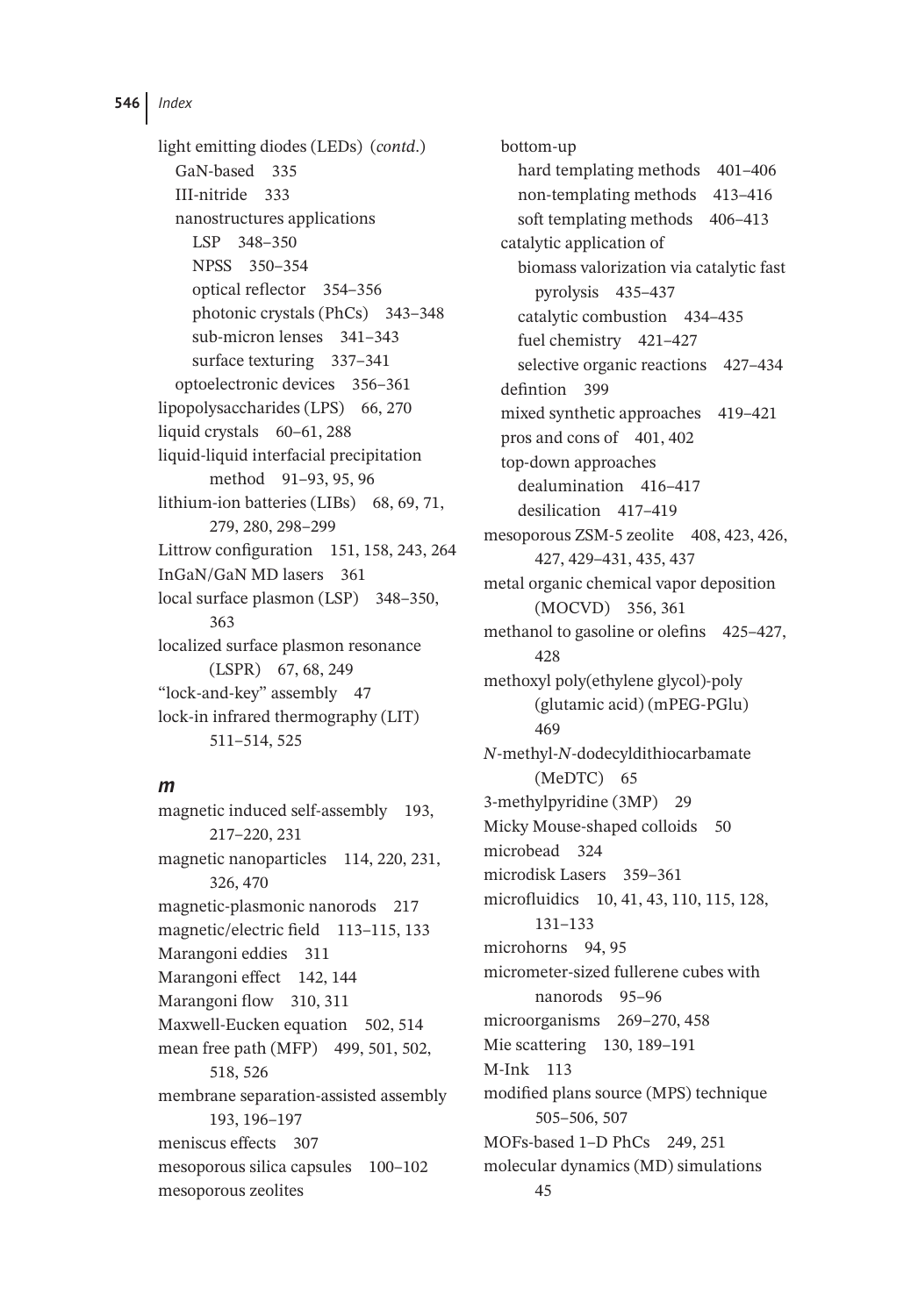molecular imprinted photonic hydrogel (MIPH) 266 monodisperse 1, 6, 15, 20, 21, 27, 45, 61, 109, 113, 118, 121, 123, 131, 132, 139, 162, 209, 212, 220, 308, 309, 314, 318, 374, 498 colloidal particles 139, 309 core-shell colloids 113 oil-in-water emulsion droplets 131 monolayer colloidal crystal (MCC) 164, 253, 311, 335 Monte Carlo (MC) simulations 45 multilayer reflector 188, 189 multiple drug delivery 468–470 multiple heterostructure photonic crystal (MHPC) 178, 179 multiple strand crossover structures 42 multiple-quantum-wells (MQWs) 333, 335, 342, 346, 347, 350, 354, 361 multiple-triggered release systems 477 myristoylcholine chloride (Myr) 65

### *n*

NANO 87 nano-centipedes 14 nano-imprint lithography (NIL) 335, 337, 344, 351, 361 nano-patterned sapphire substrates (NPSS) 350–354, 363 nanoarchitectonics concept 89–91 concept of 88 fullerene 91–97 historical backgrounds of 89 layer-by-later 97–104 nanoarchitecture 88, 90 nanocomposites 66, 69, 118, 119, 498, 499, 520, 522, 524, 525, 527 nanocrystal assemblies (NCAs) 522 nanoeconomics strategy 89 nanopyramid white (NPW) LED 359, 360 nanorod LEDs bottom-up 359 top-down 357–359

nanoscale epitaxial lateral overgrowth (NELOG) 352 nanosphere lithography (NSL) 123, 155, 335 derived nanostructures 335 National Institute for Materials Science (NIMS) 88 National Nanotechnology Initiative 87 needle tip flow method 142, 144, 145 nematic liquid crystal structures 37, 49, 50, 61 nickel nanoparticles (NiNSs) 65 non-templating methods 413–416 Norland Optical Adhesive 71(NOA 71) 204

### *o*

oil-oil interface self-assembly 193, 202 oil-water interface self-assembly 193, 202–204, 231 one-dimensional (1–D) PhCs 2, 38, 239, 244, 283, 368, 508 opposite hydrophobicity 466–468, 478 optical reflector 354–356 optoelectronic devices microdisk lasers 359–361 nanorod LEDs bottom-up 359 top-down 357–358 organic-inorganic hybrid vesicle 98, 99 organophosphorus (OP) compounds 255 organophosphorus hydrolase (OPH) 66, 256, 257 orientational-dependent inter-particle interactions 54 osmotic pumping 472 oxygen-containing functional groups 280, 287

# *p*

passive cooling heat management 534 patchy metallodielectric particles 18 patchy particles clustering colloidal satellites 10–13 Janus particles 8–10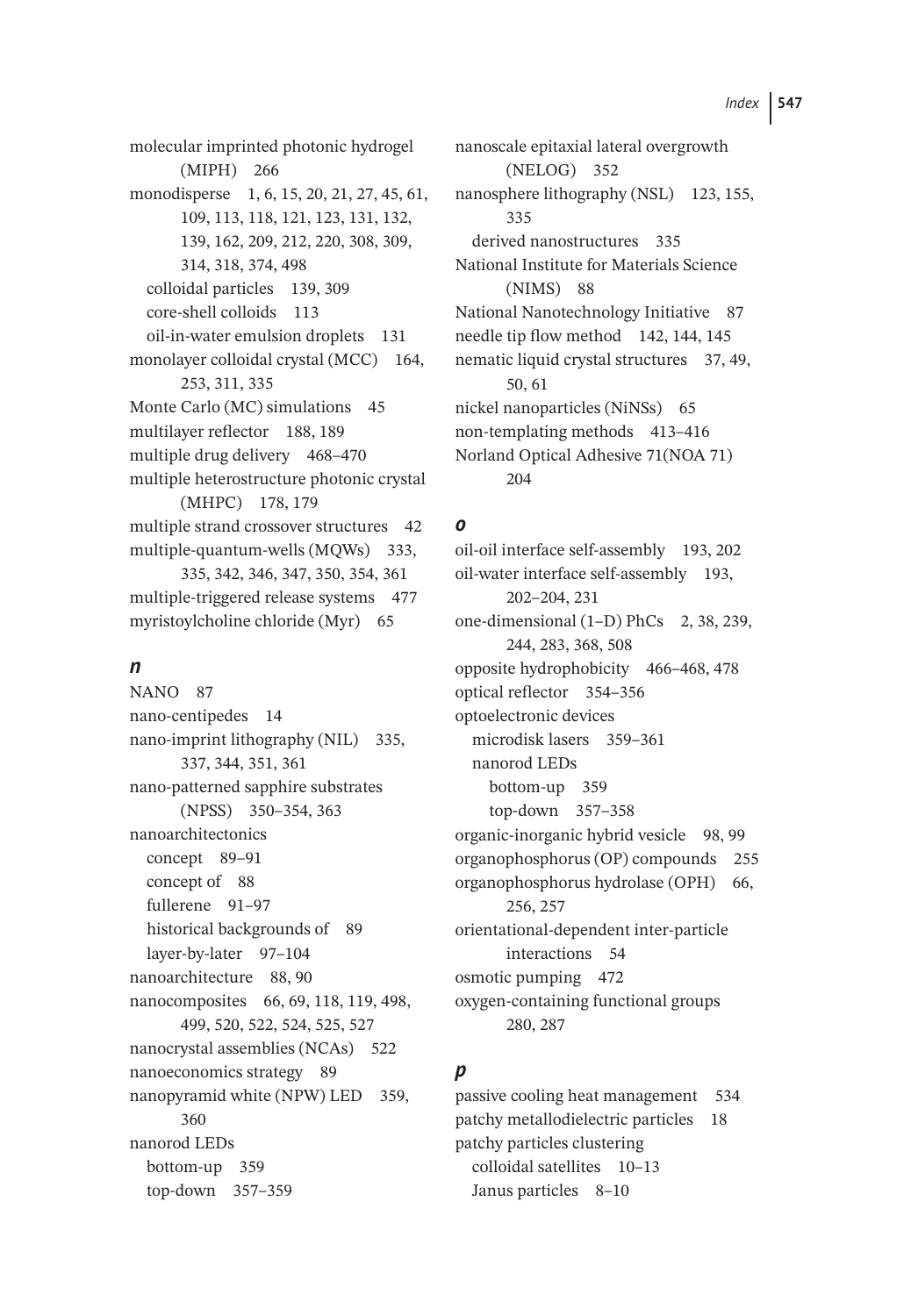patterned colloidal PC direct dropping 125–126 direct writing 126–127 inkjet printing 127–128 physical confinement 123–124 wettability induced template assembly 124–125 patterned PC microchips 323, 324 patterned sapphire substrate (PSS) 350–354 patterned-substrate induced assembly 316–317 patterning assembly of colloidal particles definition 307 external stimuli induced assembly 318 inkjet printing technology ink formulations 308–312 surface wettability 312–316 patterned-substrate induced assembly 316–317 photonic crystal (PC) anti-Counterfeiting 326–327 displays 318–321 sensors 321–325 practical application 307 PDGI/PAAm hydrogel 207 peacock spiders 186 perovskite solar cells (PSCs) 370, 381–388, 391 perovskite, ionic liquids 179 PGM 289 pH-triggered release 473 phenylaminopropyl-trimethxysilane (PHAPTMS) 411, 412 phononic materials 495 photo-responsive biocompatible micelles 475 photoacoustic (PA) method 511 photoinduced self-assembly 193, 220–222, 231 photolithographic fabrication methods 42–43 photonic band gaps (PBGs) 61, 167, 193, 204, 239, 343, 368, 370, 371, 377, 379, 391, 392, 500

photonic crystal (PC\PhCs) 61, 63 colloidal crystal 115–133 color change mechanism 241 definition 109, 239 example of 109 fabricated via both top-down microfabrication approaches 239 latex particles assembly of general process 110–111 magnetic/electric field 113–114 substrate wettability 111–113 LED bottom PhCs 346–348 surface PhCs 344–346 PCCA sensors 241 primitive fabrication approach 109 responsive materials and novel photonic structures 244–245 physical colors 185 physical confinement 15, 115, 123–124 physical vapor deposition self-assembly 193, 222–225 Pickering emulsions 10, 71–74 poly (methacrylic acid) (PMAA) hydrogels 269, 463 poly (styrene-methyl methacrylate-acrylic acid) (P(St-MMA-AAc)) 245 poly (vinyl alcohol) (PVA) 43, 121, 130, 164, 165, 207, 249, 261, 296 poly(2-cinnamoyloxyethyl methacrylate)-block-poly(glyceryl monomethacrylate) (PtBA-b-PCEMA-b-PGMA) 461 poly(diallyldimethylammonium chloride) (PDDA) 66, 98–100 poly(dimethylsiloxane) (PDMS) 164, 165, 190, 204, 212, 224, 226–228, 231, 247, 249, 314, 324, 326, 534 poly(dodecyl glyceryl itaconate) (PDGI) amphiphilic bilayers 207–209 poly(ethylene glycol)-*b*-poly(propylene glycol)-*b*-poly(ethylene glycol) (PEG-PPG-PEG) 460 poly(ionic liquids) (PILs) 254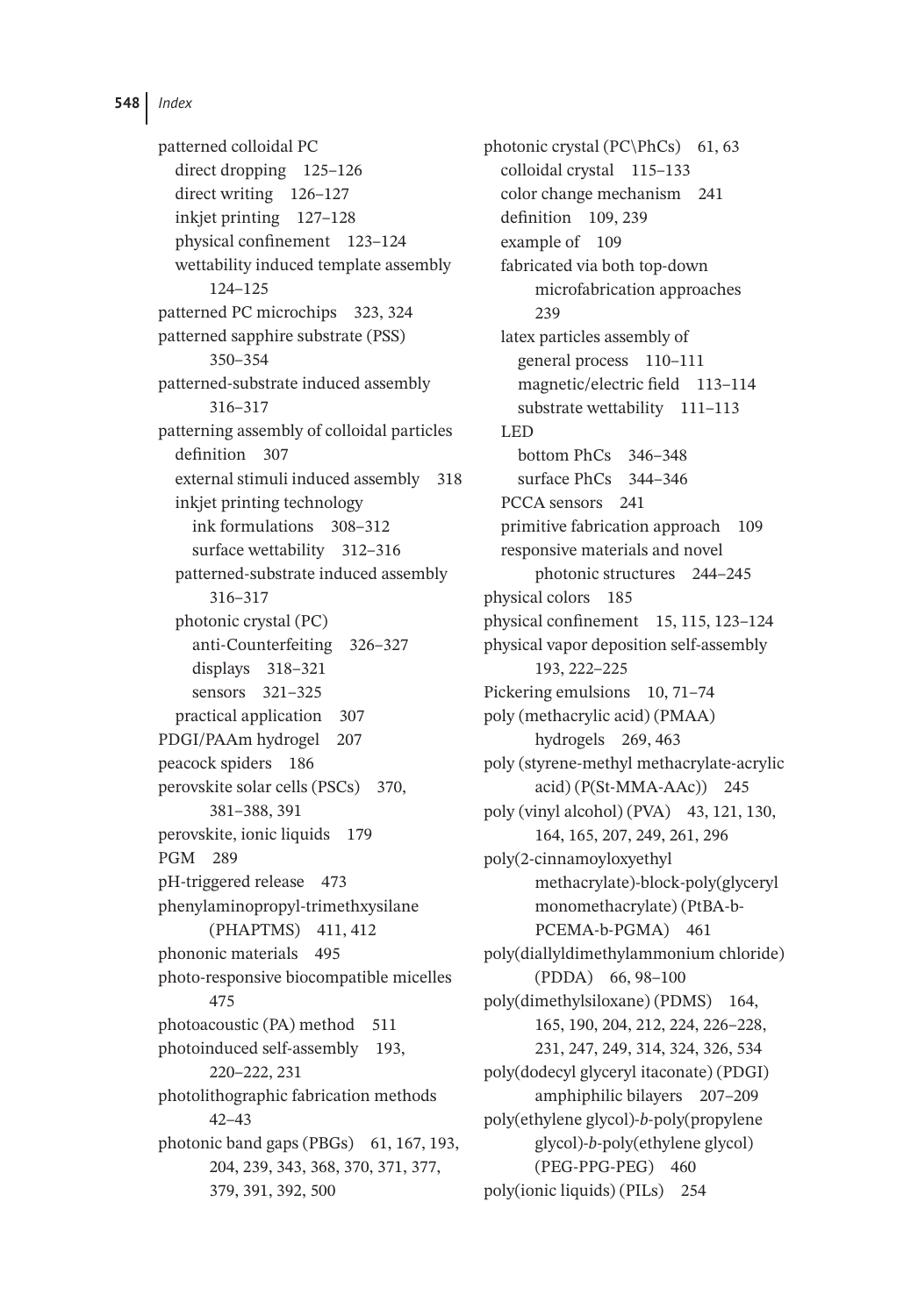poly(L-lactide) (PLLA) 458 poly(lactic acid) (PLA) 458 poly(N-isopropylacrylamide) (PNIPAM) 4, 27, 254, 258 poly(oxyethylene)- poly(oxybutylene) (PEO-PBO) 459–460 poly(styrene-butadiene) (PSB) colloids 247 polyacrylonitrile (PAN) 299 polydiallyldimethylammonium chloride (PDADMAC) templates 406, 407 polydimethylsiloxane (PDMS) 164, 165, 190, 204, 212, 217, 224, 226–228, 231, 247, 249, 314, 324, 534 elastomer 204 polyethylene (PE) 207, 224, 294, 431, 467, 501, 532–534 polymer-polymer attraction 460 polymerase chain reaction (PCR) 24, 25, 269 polymeric micelles 462, 463 polymeric nanoparticles 458, 459, 463–464, 466–468, 471, 473, 476, 477 polymerized crystalline crystal arrays (PCCA) sensors 241, 252, 259, 260 polymersomes 462, 464–465, 467, 477 polymethyl methacrylate (PMMA) 17–18, 52, 116, 120–121, 139, 150–151, 195, 249, 266, 296, 319, 376, 461, 534 polymethylpentene (TPX) 534 polymorphic meniscus convergence (PMC) method 16 polystyrene (PS) 3, 23, 25, 40, 50, 114, 159, 199, 207, 239, 254, 319, 335, 372, 514 polystyrene-block-poly(acrylic acid) (PS-b-PAA) 25 polysulfide microspheres (PSFMs) 211 polyurethane (PPU) 215, 254, 514 polyvinyl alcohol (PVA) 43, 121, 130, 164, 207, 249, 261, 296

pore directing agent (PDA) 418 porogen 407 porous materials thermal transport 501 programmable DNA hybridization 30 *Pyjama Squid* 189

### *q*

quantum confined stark effect (QCSE) 335, 357 quartz crystal microbalance (QCM) 100, 102–103 quasi-inverse opal (QIO) layers 381 quasi-solid-state reaction 414

## *r*

Raman scattering 189 random walk 500 Rayleigh scattering 189–190 reactive ion etching (RIE) treatment 153, *155*, 338 redox-triggered release 474–475 reduced graphene oxide (rGO) 66, 68–69, 196, 280, 283–287, 528 reduced graphene oxide-sulfopropyl methacrylate potassium salt (rGO-SPM) 196–197 reduced graphene oxide/Nafion (RGON) 66 Repetitive Branching 415 residual stress 113 resonant mode 190, 368, 379, 380, 391–393 roll-to-roll technique (R2R) 117-118, 146–150, 215 roughness controlled depletion attractions (RCDA) 50–52

### *s*

sandwich-type cells 220 scattering 189 coherent scattering 190 incoherent scattering 190 screen printing self-assembly 193, 215–217, 231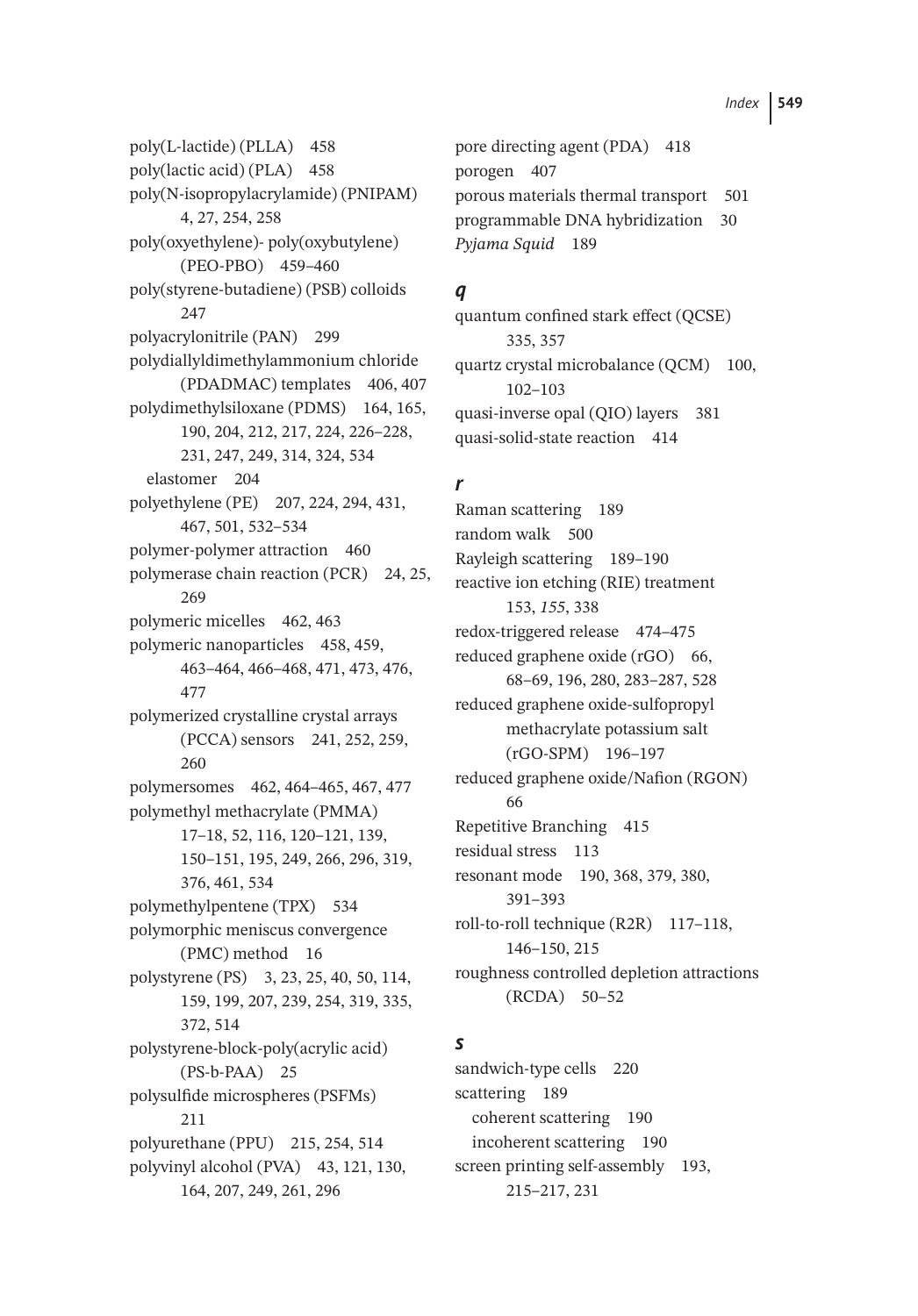seed-directed synthesis (SDS) 144, 258, 415 seed-silanization method 413 selective organic reactions Friedel–Crafts alkylation 431–432 HDO phenolics 434 hydrogenation 429–430 isomerization 432–434 oxidation 430–431 self-aggregation of one-patch particles 8–10 self-assembled monolayer (SAM) 42, 73, 227, 311, 341, 351 self-assembled photonic crystals conventional metal mirrors 368 DSSCs light harvesting enhancement 377–381 structures of 372 light scattering effect 368 PSCs 381–388 silicon-based solar cells 388–392 self-assembly mechanisms of anisotropic colloids DNA mediated interactions 52–54 electric-field-assisted 54–56 electrode materials 68, 69, 71 electrostatic interactions 44 entropic depletion interactions 47–52 functional materials 71–74 hydrophobic interactions 45–47 liquid crystals 60–61 magnetic-field-assisted 56–58 photonic crystals 61–63 self-propelled colloidal motors 58–60 sensors biomolecules 65–66 electrode materials 69–71 environmental cues 68 gases 66–68 gold nanorods 68 metal ions 63–65 self-freestanding holy film 291

self-propelled colloidal motors 58–60 semiconducting polymer nanoparticles 470 shape-selective hydrogenation of nitroarenes 429 shuttle effect 299 signal transduction scheme 241 silicon-based solar cells 370, 388–392 silver nanoparticles (AgNPs) 25, 27, 310, 524–525, 533 single drug encapsulation 465–466 single-walled CNT(SWCNT) 293, 301 slow photons effect 370 soft photonic materials 207, 209 soft templating methods 406-408, 411, 413 specific surface area (SSA) 131, 251, 279–280, 288–289, 291, 293, 296, 322 spherical colloidal crystal beads (SCCBs) 244–247, 254–255, 266–267, 269 spin coating 98, 118–120, 140–142, 193, 240, 249, 341, 387 spinning and space-confinement self-assembly 288 spray coating 120, 121 colloidal crystal 120, 121 self assembly 193, 209–211, 231 ssDNA–functionalized SCCB hydrogel sensors 254 Stöber process 38 Stöber synthesis 309 steam-assisted crystallization (SAC) 406, 414 Stober method 139 structural color materials (SCMs) colloid dispersions 230 diffraction 190–193 dynamic color printing scheme 228 in nature 185–188 interference 188–189 quantum dots film 228 scattering 189–190 self assembly method air-liquid interface 197–201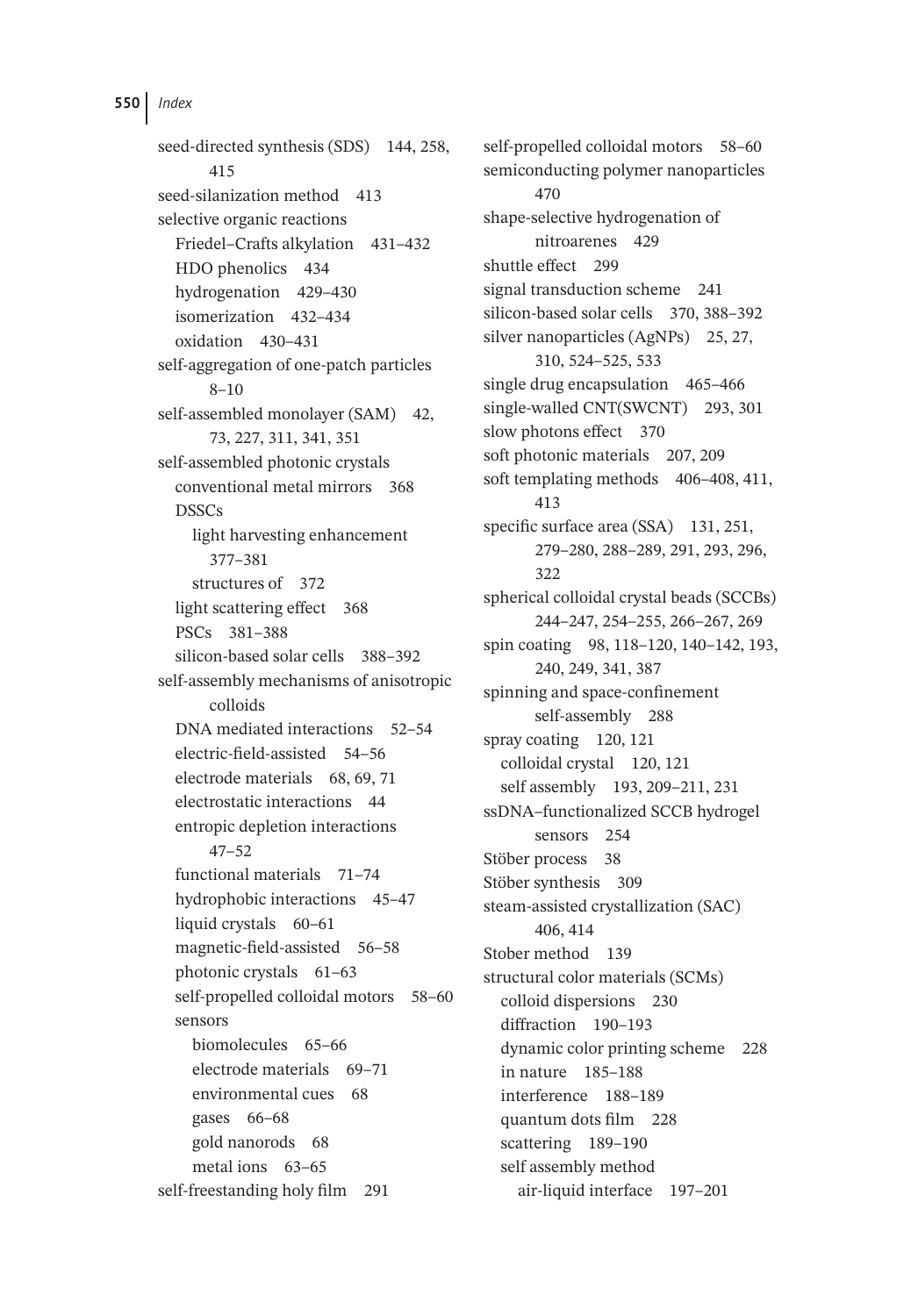atomic layer deposition (ALD) 222 controlled micellization 204–207 edge-induced rotational shearing 212–215 evaporation 193–195 layered hydrogels 207–209 magnetic induced self-assembly 217–220 membrane separation 196–197 oil-oil interface 202 oil-water interface 202–204 photoinduced 220–222 physical vapor deposition 222–225 screen printing self-assembly 215–217 spray coating 209–212 unidirectional rubbing 212 wrinkles 225–228 wettability-controlled smart indicator 228–230 sub-micron lenses 341–343, 363 substrate wettability 111, 313 supercapacitors (SCs) 68, 295, 297 superhydrophobic substrate 111–112, 131, 314, 324 superhydrophobic surfaces 71–73 superhydrophobicity 72, 109, 124 superparamagnetic colloidal particles 113 supramolecular assembly 93–95, 97 supramolecular differentiation 96 surface carbohydrates 269 surface modification methods 42, 302 surface PhCs 344–346, 348 surface tension 41, 142, 199–200, 230, 265, 288, 308–311, 319, 321, 324 surface texturing 199, 337–341, 363 surface wettability 146, 228, 308, 312–316, 326, 328 surface wrinkles 225–227 surfactants 258 colloidal photonic crystals 258 MFI zeolite framework 408, 409

## *t*

template(seed)-assisted synthesis 38–41 template-assisted self-assembly (TASA) 16, 41 template-directed self-assembly 280–281, 286–288, 295 tetraethyl orthosilicate (TEOS) solution 195 theranostics 470 thermal recorders 529, 531, 535 thermal rectification, heat management 495, 532–533 thermal switches 529–532, 535 thermal transport dielectric materials amorphous matter 500 crystalline matter 499 nanostructured materials 495 thermal-guided interfacial confinement 211 thermo-responsive copolymers 460 thermo-responsive tri-block copolymers 462 thermo-triggered release 474 thermoelectrics heat management 533–534 thermoplastic polyurethane (TPU) membrane 514 3′ -thiolated polythymine DNA 17 three-dimensional macroporous (3DOM) 251, 296 three-dimensionally ordered mesoporous (3DOm) 251, 405–406 time resolved photoluminescence (TRPL) 350 time-domain thermoreflectance (TDTR) 506–508, 526 tiopronin-coated silver nanoparticles 25 top-down nanorod LEDs 357–358 total internal reflection (TIR) 202, 204, 230–231, 335, 354 transient plane source (TPS) technique 505–506 traumatic brain injury (TBI) 247 tri-block copolymers 460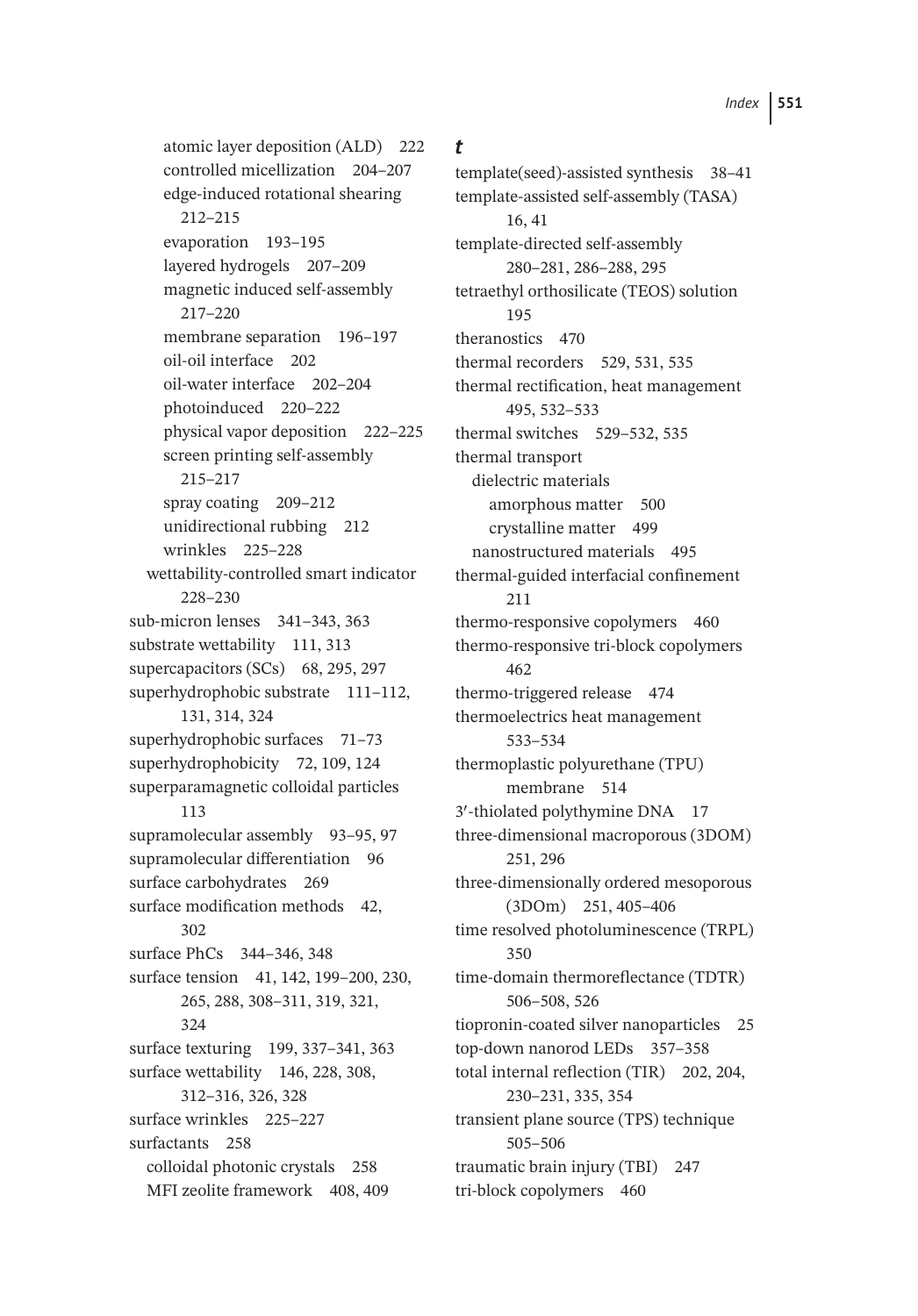triblock Janus 42, 47 3-(trimethoxysilyl)propyl hexadecyl dimethyl ammonium chloride (TPHAC) 413 3-(trimethoxysilyl)propyl methacrylate (TPM) 29, 38, 40, 52, 54 materials 50 tris(hydroxymethyl)aminomethane (Tris) 261 two-dimension (2D) nanogratings 186 two-dimensional colloidal assembly 496 two-dimensional inverted nanopyramid structure 391 two-dimensional rhombic discs 92 two-dimensionally ordered macroporous (2DOM) 262

### *u*

Umklapp process 500 Umklapp-scattering 500, 528 unidirectional rubbing self-assembly 193, 212, 231

### *v*

Valence Shell Electron Pair Repulsion (VSEPR) model 1 vertical deposition 109, 111, 115–116, 133, 155, 240, 321, 381 vertical light-emitting diodes (VLEDs) 338, 340

vesicles or polymersomes 462, 464–465, 467, 477 volatile organic compounds (VOCs) 251, 252, 377, 383, 434–435, 460 volume phase transition (VPT) 241, 258, 262

### *w*

waterborne polyurea (WPU) 211 Watson–Crick base-pairing interactions 41 wettability induced template assembly 124–125 whispering-gallery (WG) modes 359, 361 World Premier International Research Center for Materials Nanoarchitectonics (WPI-MANA) 88

# *x*

X-ray photoelectron spectroscopy (XPS) 297, 299, 528 Xenon Flash Analysis (XFA) 503–505

### *z*

zeolites 399 crystallization process 401 mesoporous zeolites 399–437 ZSM-5 zeolites 427 crystals 420 mesoporous 437